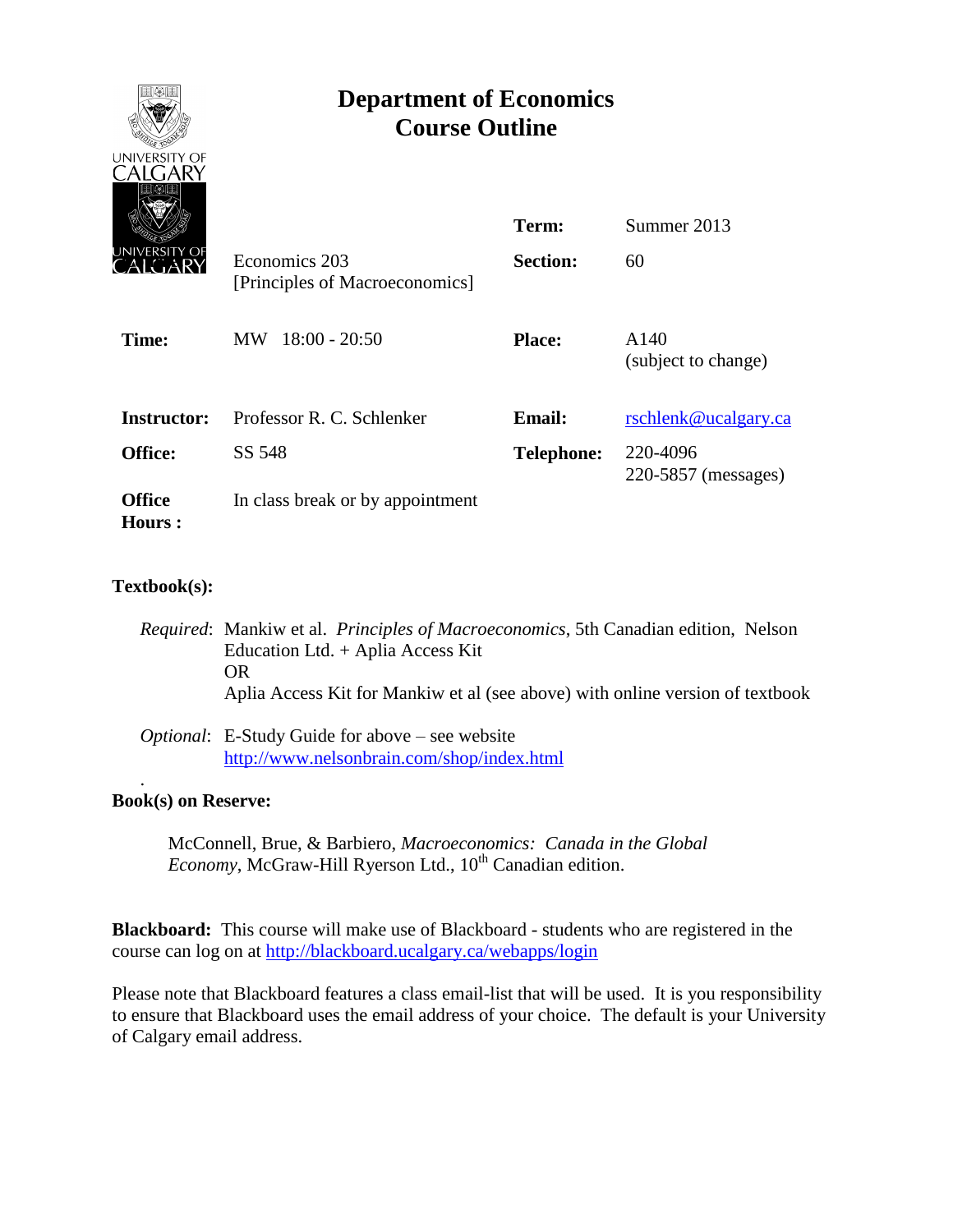#### **Course Outline :**

|                                                    | Text and Workbook | Assignment (due date) |
|----------------------------------------------------|-------------------|-----------------------|
| 1. Introduction                                    | Chapters 1-2      |                       |
| 2. Measuring a Nation's Income                     | Chapter 5         | #1 $(Jul.15)$         |
| 3. Measuring the Cost of Living                    | Chapters 6        | $#2$ (Jul.22)         |
| 4. Productivity, Growth, Unemployment Chapters 7,9 |                   | #3A (Jul.29)          |
| 5. Savings and Investment                          | Chapter 8         | #3B (Jul.29)          |
| 6. The Monetary System                             | Chapters 10       | #4A (Jul.29)          |
| 7. Money Growth and Inflation                      | Chapters 11       | #4B, 4C (Jul.29)      |

Midterm Exam covers Chapters 1-2, 5-11 (July 31)

| 8. Balance of Payments, Exchange Rates McConnell pp.407-429 |                      |                |
|-------------------------------------------------------------|----------------------|----------------|
| 9. International Trade, Trade Policies                      | Chapter $3 +$        |                |
|                                                             | McConnell pp.388-405 |                |
| 10. Aggregate Demand and Supply                             | Chapter 14           | $#5$ (Aug. 12) |
| 11. Fiscal and Monetary Policy                              | Chapter 15           | #6 $(Aug.12)$  |
| 12. Debates over Macro Policy                               | Chapter 17           |                |

#### **Grade Determination and Final Examination Details:**

| 6 assignments (best 5 counted) | 20% (see due dates above) |
|--------------------------------|---------------------------|
| Midterm Examination            | 30% (July 31)             |
| Final Examination              | 50% (August 15-17)        |

Assignments and Practice Problems*:*

- 1. In order to complete assignments in this course, you will be required to access the Aplia website at [http://econ.aplia.com.](http://econ.aplia.com/) Please register on the website within the first week of classes.
- 2. All assignments will be due at 11:45 PM on the due date. All assignments are due on Monday nights. Late assignments cannot be accepted by Aplia. Please note that many of the assignments have multiple parts to them, all of which must be completed by the time noted.
- 3. Course material dealing with a particular assignment will typically be covered in class at least 10 days before the assignment is due and assignments can be done at any time prior to the due date. In addition, only the best 5 assignments of the 6 that are to be completed will count towards your final mark. Given these factors, only situations where someone can document illness or domestic affliction for an extended period (i.e. the entire 10 days prior to the assignment due date) would possibly warrant shifting the assignment weight to the final exam. Furthermore, technical problems can be expected to sometimes occur with computer systems and internet availability so it may be a good idea to not wait until the last minute to submit your assignment – again, given that one of the assignments will not count toward your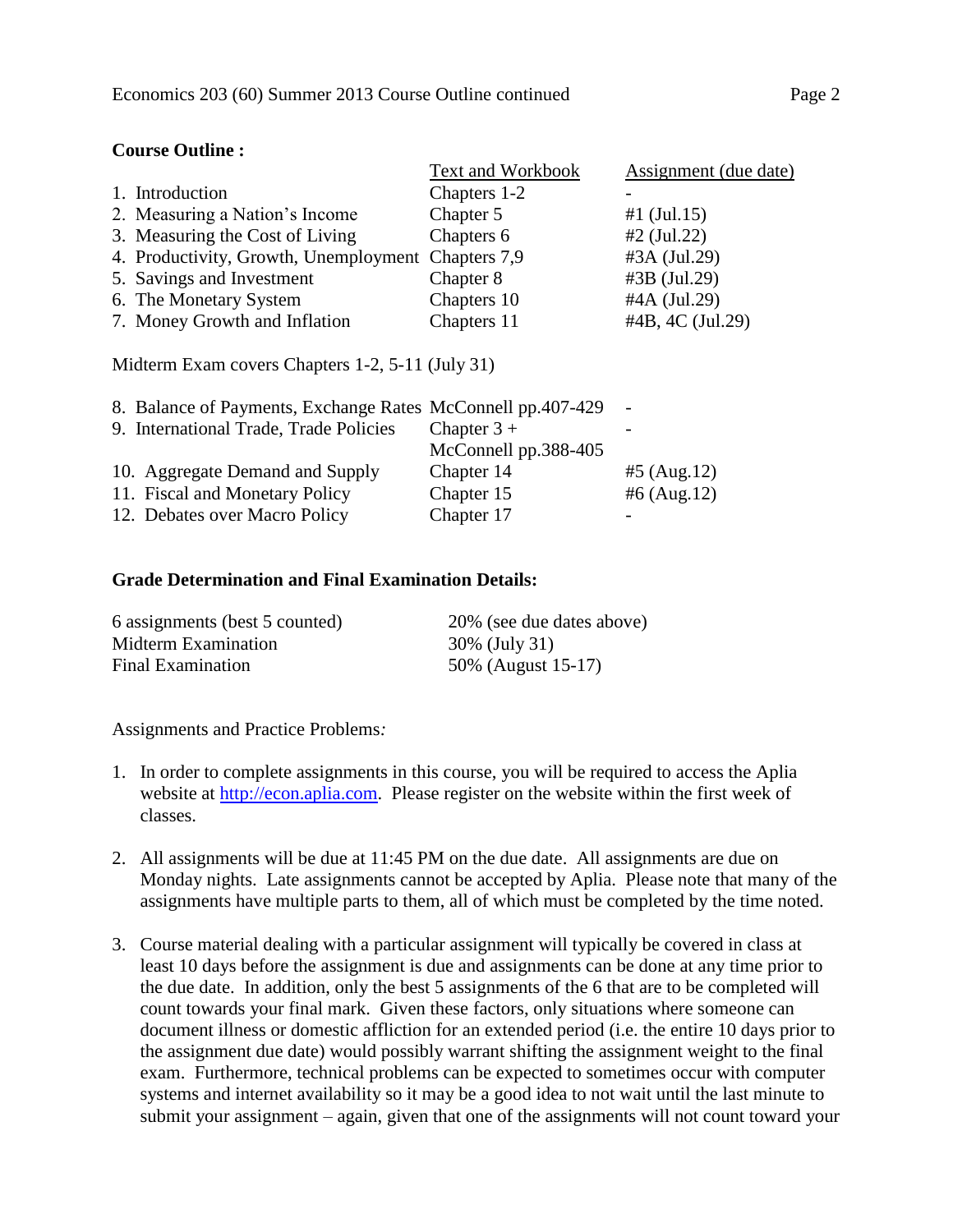final mark, technical problems will typically not justify shifting the assignment weight to the final exam.

- 4. Using Aplia, you will be able to complete practice problem sets prior to each assignment. In the practice problem sets, you will get immediate feedback as to whether you have answered a question correctly and in many cases an explanation if you have not. Your results in the practice problem sets are not counted or reported to the instructor. It is strongly recommended that you do the practice problems related to a particular assignment prior to completing the assignments. Practice problems can be done at any time during the semester and can be repeated if desired.
- 5. Emails regarding technical concerns or the wording of questions within Aplia should be directed towards the providers of Aplia. Other Aplia related questions should be directed to the TA for the course. General course content questions should be directed to the instructor.

## Examinations*:*

- 1. Examinations will consist of multiple choice questions.
- 2. The midterm examination will be held during lecture time and will cover Chapters 1-2, 5-11.
- 3. The final examination will last two hours, will be scheduled by the Registrar and held in a gymnasium. The final examination will cover all course material but will be heavily weighted towards material that was not dealt with in the midterm.
- 4. A non-programmable calculator may be used in the examinations.

Assignments, tests and final exams are marked on a numerical (percentage) basis, then converted to letter grades. The course grade is then calculated using the weights indicated above. As a guide to determining standing, these letter grade equivalences will generally apply:

| $A+ 98-100 B$           | $75 - 79$ C- | $60 - 62$ |
|-------------------------|--------------|-----------|
| A $90-97$ B $70-74$ D+  |              | $55 - 59$ |
| A- $85-89$ C+ $67-69$ D |              | $50 - 54$ |
| $B+ 80-84$ C $63-66$ F  |              | $0 - 49$  |

### **Notes:**

1. Students should be aware that no "make-up" midterms will be given. Any student who finds it necessary to miss the midterm must notify the instructor in advance and produce a valid medical certificate or other required documentation in order to have the weighting moved to the final exam. Note that deferred final examinations may contain short/long answer questions. Also, deferred final examinations do not have to cover the same material or have the same format as the regular final examination.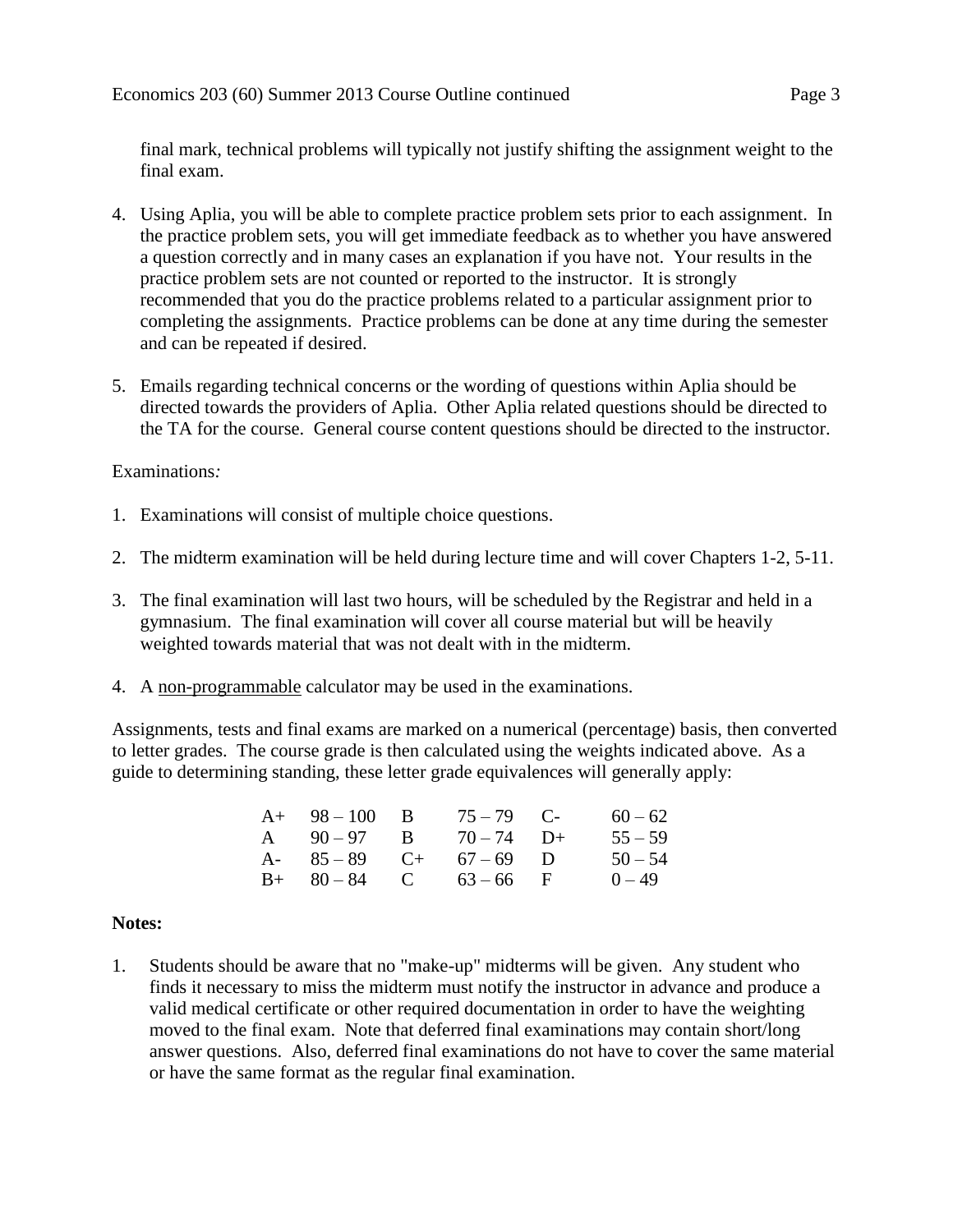- 2. Students should be aware of the academic regulations outlined in The University of Calgary Calendar.
- 3. Students seeking reappraisal of a piece of graded term work should discuss their work with the instructor *within 7days* of the work being returned to class. However, the earliest that grades will be discussed will be two days after the return of an assignment or examination.
- 4. Students will be responsible for all material listed on the course outline, regardless of whether or not the material has been covered in class, unless the instructor notifies the class that the material will not be covered.

# 5. **The use of cell phones for any purpose in class is prohibited. Computers may be used for note-taking purposes only.**

- 6. Please note that the following types of emails will receive no response: emails not addressed to anyone in particular; emails where the recipient's name is not spelled correctly; anonymous emails; emails in which the sender has not identified which course and section he/she is taking; and, emails involving questions that are specifically addressed on the course outline.
- 7. It is the student's responsibility to request academic accommodations. If you are a student with a documented disability who may require academic accommodation and have not registered with the Disability Resource Centre, please contact their office at 220-8237. Students who have not registered with the Disability Resource Centre are not eligible for formal academic accommodation. You are also required to discuss your needs with your instructor no later than seven (7) days after the start of this course.

Students' Union Vice-President Academic: Emily Macphail Phone: 220-3911 E-mail [suvpaca@ucalgary.ca](mailto:subpaca@ucalgary.ca)

Students' Union Faculty Representative (Arts) Phone: 220-3913 Office: MSC 251 E-mail [arts1@su.ucalgary.ca](mailto:arts1@su.ucalgary.ca) [arts2@su.ucalgary.ca,](mailto:arts2@su.ucalgary.ca) [arts3@su.ucalgary.ca,](mailto:arts3@su.ucalgary.ca) [arts4@su.ucalgary.ca](mailto:arts4@su.ucalgary.ca)

Society of Undergraduates in Economics (S.U.E.): [www.ucalgary.ca/sue](http://www.fp.ucalgary.ca/econ)

Society of Undergraduates in Economics is a student run organization whose main purpose is to assist undergraduate economics students succeed both academically and socially at the University of Calgary. Services include access to the exam bank, career partnerships with the Career Centre through hosting industry nights and information sessions, recognizing